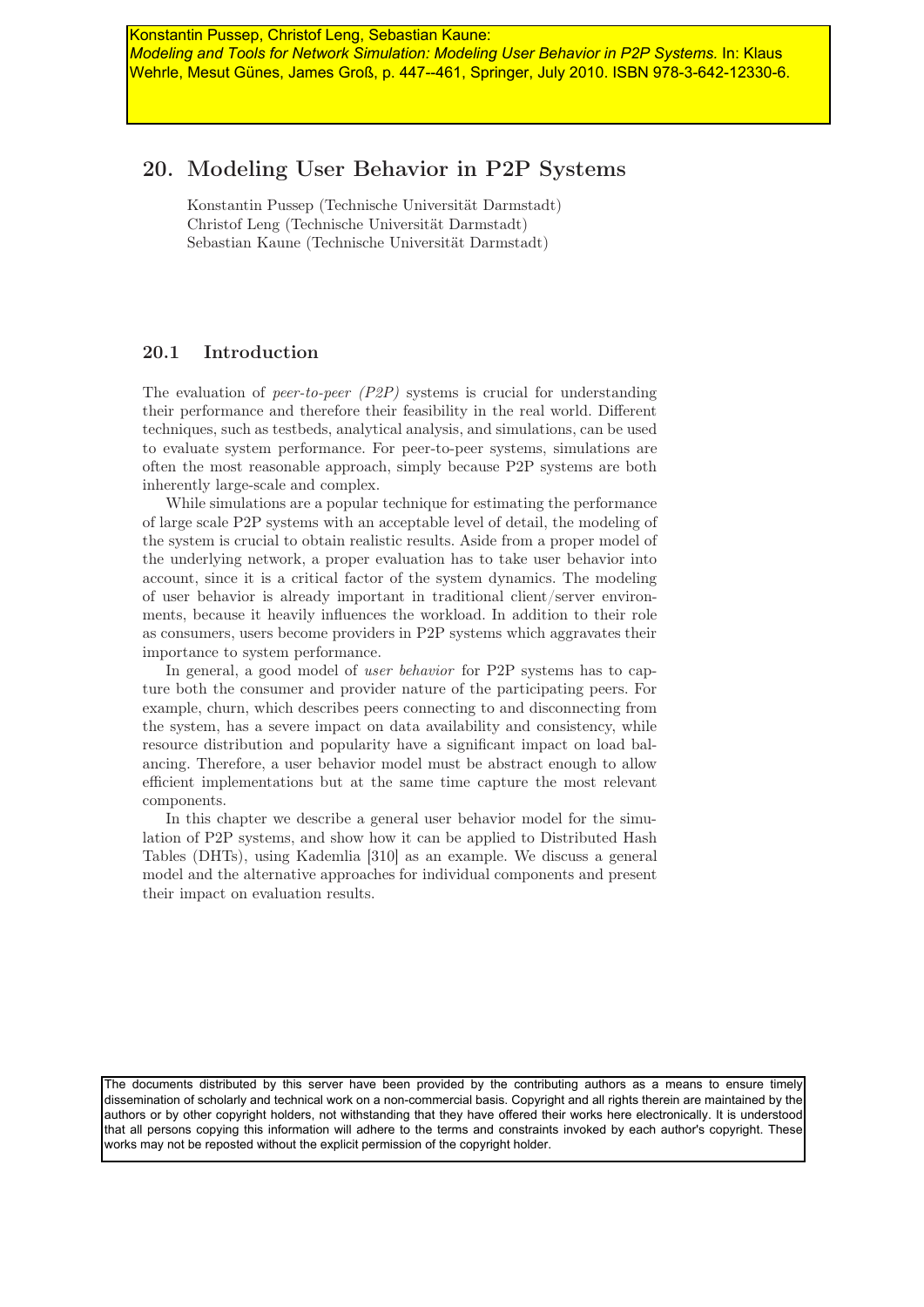### 20.2 System Model

The behavior of P2P users is rather complex. We aim to break it down into understandable and independent components. The main categories shown in Figure 20.1 are churn, workload, and user properties.

Churn describes the participation dynamics of P2P nodes. Users join the network, leave, and come back several times. Sometimes they even leave forever because they do not use the system anymore. For example, in systems such as BitTorrent [103] the user is interested in exactly one download per torrent and will normally not join a distribution overlay in which he already completed downloading.

Churn consists of the *lifetime* of a node which starts with its initial creation and ends with its permanent departure. During its lifetime, a node goes through several online and offline cycles (see Figure 20.2). The time span a node is online is called a session. The time between sessions is accordingly called intersession.

Joining and leaving are system-specific operations. In most overlays joining includes finding neighbors, initializing routing tables, replicating data, and other setup operations. Leaving cleans up the session state. A regular leave normally includes the notification of neighbors to help them reorganizing their state. Not all nodes leave the network orderly, some simply crash, i.e., they disappear from the overlay without any notification. This can be caused by software crashes, hardware crashes, or loss of connectivity.

A node in a P2P system is both a server and a client. As such it provides resources and executes requests for available resources. The provision and consumption of resources specifies the workload of the system. A realistic workload model is crucial for sensible performance evaluation. For example, if resources are shared files in filesharing systems, a request would stand for downloading a file. As previous studies [186] have shown, the workload is not uniform over all resources. Some resources are abundant, many are scarce. The same is true for requests, some resources are far more popular than the others.

Both churn and workload operate directly on the simulated system which itself relies on an underlay model of the Internet in the simulator framework (see Figure 20.1). The use properties (especially his strategy) interact with churn and workload. The properties also include the goals and interests of a user. Similar to the global popularity of resources in the workload, a user has no uniform interest in all resources, but consumes only certain types or even very specific resources. This interest clustering is especially important for reputation systems, but has also been used to build specialized contentclustered overlays [107]. Also part of the strategy is the user's willingness to cooperate. Some users try to maximize their benefit, e.g., by not uploading at all or tricking a reputation system. On the other hand, many users do not leave the network immediately after a completed download [279]. Thus, the user strategy does influence both workload and churn.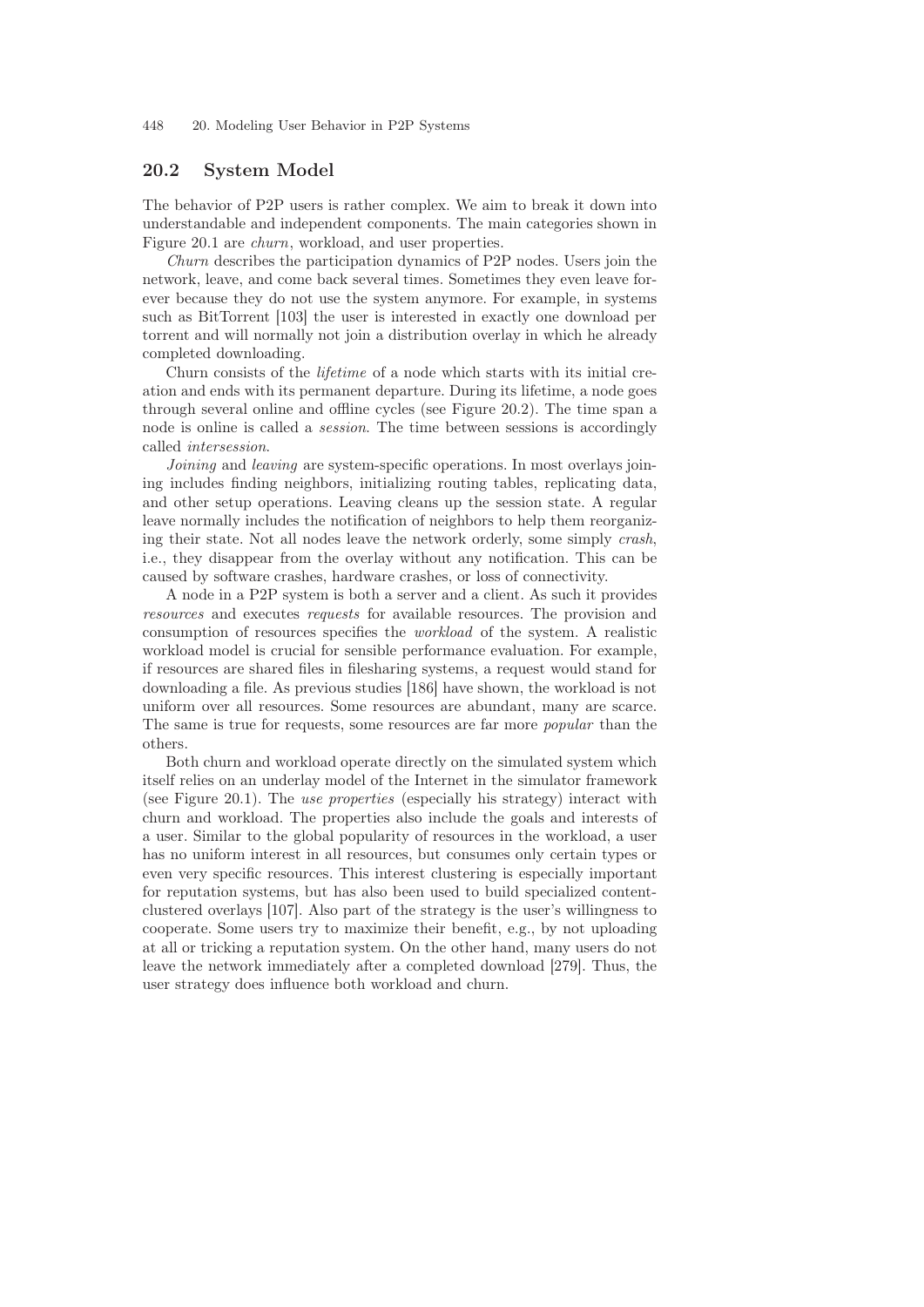



The *underlay*, the network infrastructure the overlay operates on, is important for a reasonable performance evaluation as well. Bandwidth, latency, message loss and other properties of the underlay links have to reflect the conditions of the target real-world environment. However, the modeling of underlays is out of scope for this chapter as it is mostly orthogonal to the user behavior (See Chapter for underlay modeling).

In the next three sections we discuss the components in more detail.

# 20.3 Modeling Churn

One of the most well-studied and analyzed components of user behavior in P2P systems is churn, i.e., the property of peers in the system to leave it and come again at will. Studies such as [448] by Stutzbach et al. measured and analyzed the churn behavior in different P2P systems, focusing on session and intersession times. They found churn characteristics being significantly different across systems.

A churn model can capture the change of online and offline events by considering the total lifetime of a peer and online sessions. Typically, a user participates in the system over a certain time, the user lifetime in the system. During this time a user may connect and disconnect from the system many times, therefore creating online sessions. Figure 20.2 shows an example lifetime of a peer with three sessions.

We divide the modeling of churn into lifetime and session models. The first model describes when a peer appears in the system for the first and the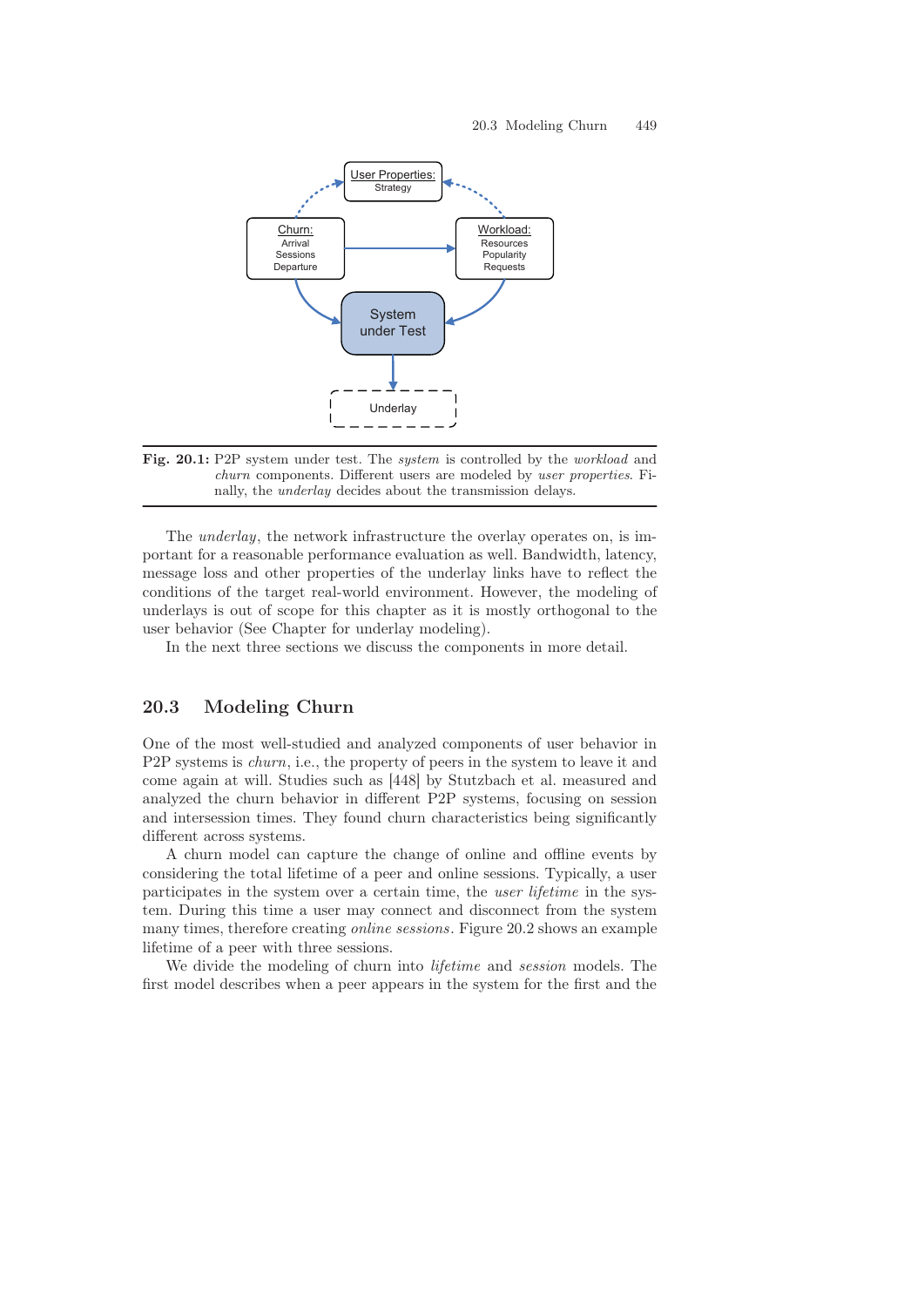last time. The latter covers peer's online sessions during its lifetime in the system.

In a simulation run, there is a number of  $N$  peers instantiated and available for simulations. At any point of time a subset of these peers is online resulting in the actual network size. This network size depends on four factors: arrival rate, join rate, leave rate, and departure rate.

Because scalability is an important property of P2P systems, simulations have to show how the system performs for a given network size. Here the number of online hosts is relevant. We will see how the network size can be predicted and how long it might take to reach a steady network state.



Fig. 20.2: Peer's lifetime can consist of several online sessions with different durations.

#### 20.3.1 Lifetime Models

The lifetime of a peer is determined by two events: arrival and departure. The peers' arrivals in a system can be influenced by many factors, such as the application deployment process or the dynamics of social networks where people start using the system recommended by their friends. These factors are difficult to capture exactly and therefore a stochastic model appears reasonable to describe this behavior.

Similar arguments apply to peer departures, because users might stop using an obsolete system and switch to a new one. However, this process is typically of less interest for a simulation scenario.

Moreover, in real systems the lifetime of a peer in the system is much longer than the session time. The lifetime can be several days or even months long while the sessions are few hours long on average [59]. As the simulated time often ranges in the order of hours only, the rate of departures is so low that they can be ignored.

However, this is different for systems such as BitTorrent where peers are only interested in downloading one single file and depart from the system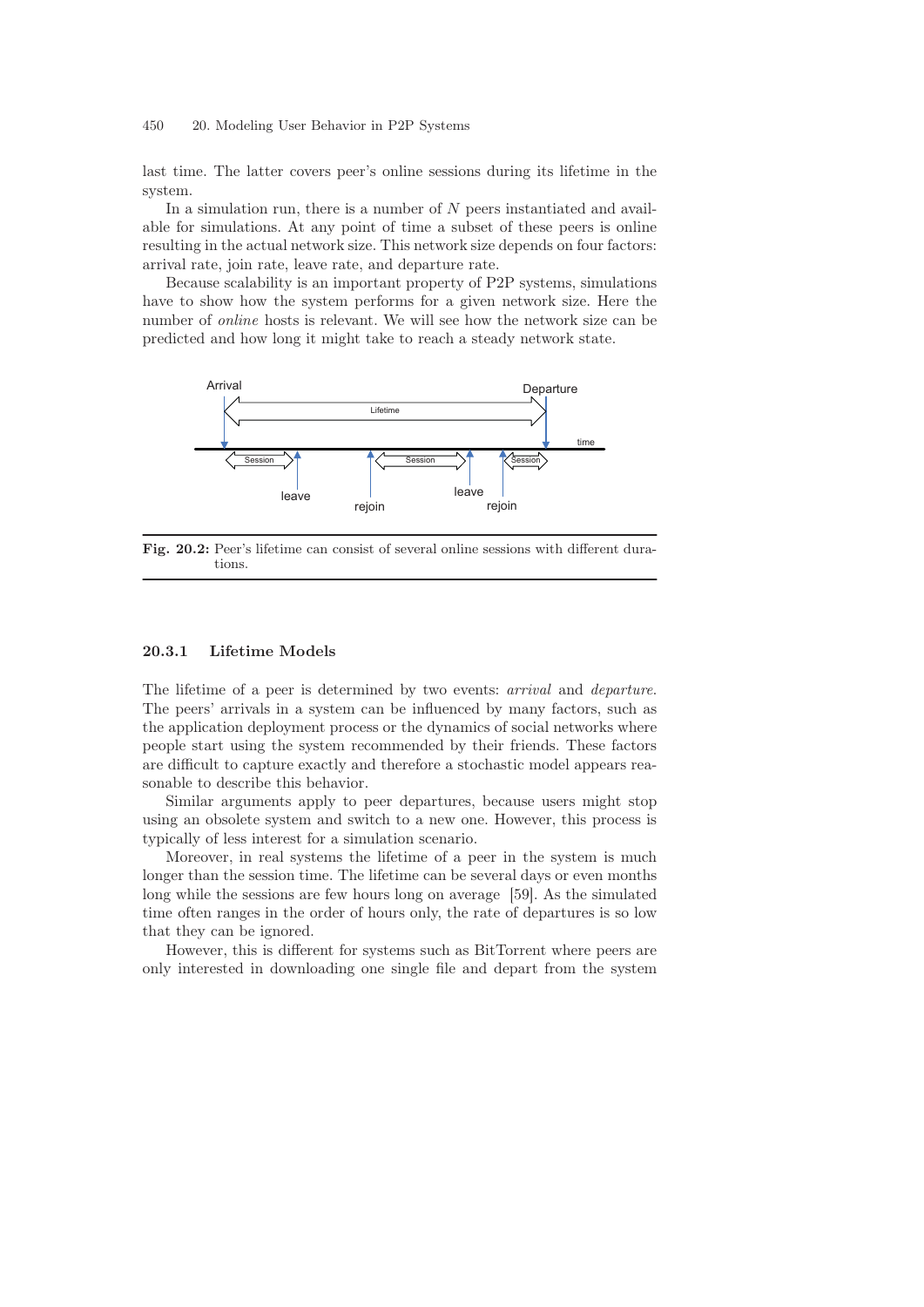permanently afterwards. This applies because for each file a distinct shortliving overlay is created.

In the following we consider two possibilities of modeling the *arrival* process:

#### Deterministic Arrival Process

Here all peers arrive with a constant inter-arrival interval  $\tau$ . The complete network of N peers is built up after the fixed time  $N \cdot \tau$ .

A possible downside of this approach is the lack of randomness, often observed in real system. Furthermore, the fixed inter-arrival intervals can cause a synchronization of periodic events. For example, consider a network with 1000 peers that arrive with the interval of 1 minute. Upon arrival each peer starts some periodic maintenance operation each 10 minutes after the bootstrap process. In this case each minute 100 concurrent maintenance operations can occur.

#### Poisson Arrival Process

If peers are assumed to arrive independently from each other a Poisson arrival process can be applied [197]. Given a peer arrival rate  $\lambda$ , peer arrivals are distributed exponentially with the same rate  $\lambda$  resulting in the mean interarrival interval  $\tau = \frac{1}{\lambda}$ . For each arrival event an absent peer is selected and connected to the system. Therefore, for  $N$  peers the network will be completely built up after (roughly) the time  $\frac{N}{\lambda}$ .

This is a more realistic model because arrival events happen with different intervals.

#### 20.3.2 Session Models

An online session model describes peers going online and offline after they joined the system for the first time. This model contains two events: join and leave. The reason why it can be important to distinguish *join* and *arrival* events in a system is that peers coming back to the system can reuse contact information of other peers and the data items stored locally.

The modeling of online sessions can be done either *globally* or *per peer*. In the first case, there is a global rate of join and leave events. Here, when a global join event occurs an offline peer is selected to join the network. The same can apply to leave events. In a simulation environment this method requires only one periodic join and leave event to be scheduled.

The second method schedules one session join/leave event per peer. Once a peer has arrived to the system, its session length is computed and the respective leave event is scheduled. After this time is reached and the event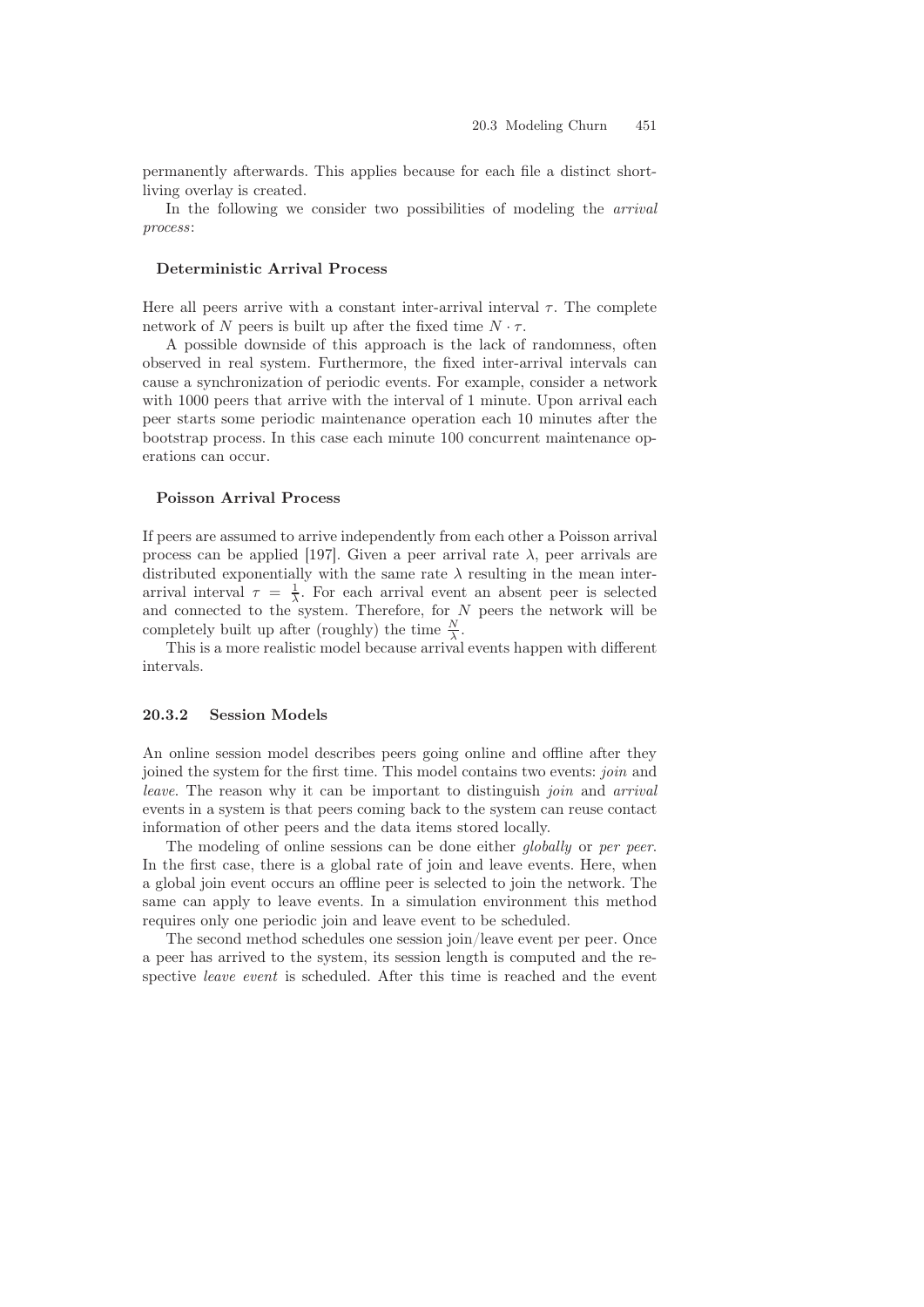is fired, the intersession length is computed and the *join event* is scheduled. While this method has a larger memory footprint due to the number of scheduled events, it offers high flexibility. The session and intersession durations can follow any desired distribution: exponential, Weibull etc. Furthermore, the peers can be divided into groups, where some peers are long-lasting while others connect and disconnect frequently.

In the following we consider examples for each of both methods.

#### Exponential Session and Inter-Session Durations

In this model both the session and intersession time of peers follow an exponential distribution with the (possibly different) rates  $\lambda_s$  and  $\lambda_i$  respectively.

The mean session duration of a single peer is  $mean_s = \frac{1}{\lambda_s}$  and the mean intersession duration is  $mean_i = \frac{1}{\lambda_i}$ . Then the expected probability of a peer being online at a given time is the *connectivity factor*  $c = \frac{mean_s}{mean_s + mean_i}$ . Therefore, for  $N$  available peers only approximately  $c \cdot N$  peers will be online for any given time.

This rises an interesting trade-off: If we want to simulate with a fixed number of *online* peers and have realistic session and intersession times, then we might end up with a much larger number of peers that must be available for the algorithm. This can be a problem if memory is the limiting resource in the simulation environment.

#### Global Leave Rate with Peer Replacement

In order to reduce the global number of join and leave events a *global leave* rate can be applied, as used e.g., in [388]. Here we can use only one periodic event that dictates when a peer will leave the network. Each time the event is triggered one randomly selected online peer leaves the system.

For the join process no additional events are used. Instead an offline peer is randomly selected and joins the network to replace the peer going offline. Therefore, the network size is constant.

In more detail, when the churn process starts, there is a Poisson process deciding when the next *leave* event should occur. If the leave process is timed by an exponential distribution with the rate of  $\lambda_{leave}$ , then the expected interevent interval is  $1/\lambda_{leave}$  and the corresponding session time is expected to be  $t_{mean} = \frac{N_0}{\lambda_{leaye}}$  where  $N_0$  is the desired network size.

A benefit of this model is that the memory consumption can be easily limited, e.g we can keep 10,000 peers online from the set of 11,000 available peers, while still keeping the desired mean session duration. For example, if the desired session duration is 50 minutes than the global leave rate is set to  $10,000/50 = 200$  events per minute.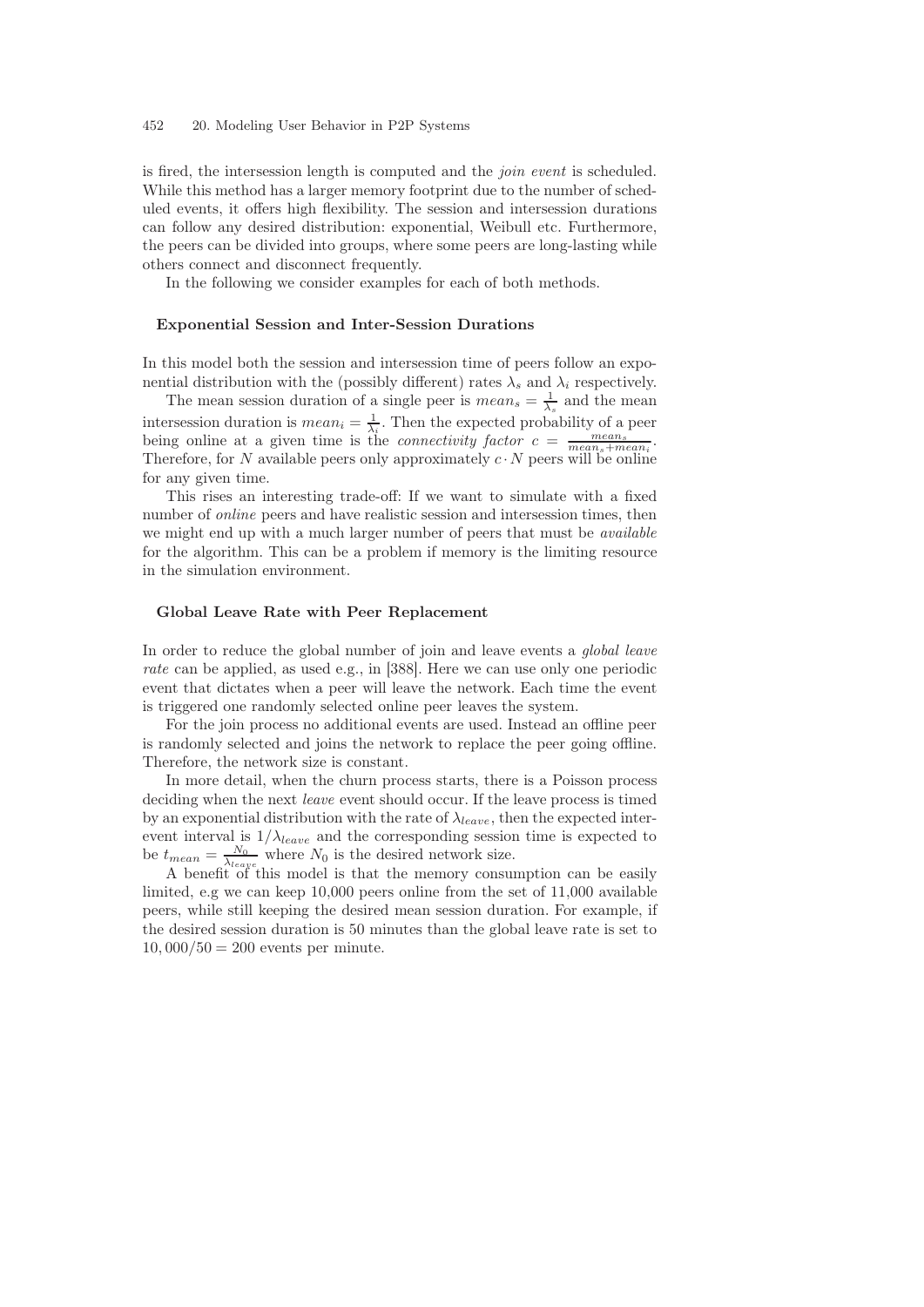## 20.4 Workload Model

This model comprises two parts: the resource distribution that describes the resources offered and used in the system and the user requests specifying how these resources are requested and consumed.

Since in a P2P application the users are accessing resources residing on other peers, the question arises how the information is distributed among the users. The content items are spread in the system according to some distribution and again depending on the application type and the user structure.

The resource distribution defines how many resources are present in the system. The replication distribution specifies how many replicas of each file are present in the system. Finally, the popularity specifies how often single resources are requested by users.

Several works consider the specifics of P2P file sharing systems regarding the user request patterns, e.g., [186] and [400]. One interesting result is that systems where users consume multimedia content (so most file sharing systems, too) show a download-once behavior, e.g., the user almost never request the same content twice. This leads to a different popularity distribution compared to classical client-server systems, such as web servers.

The actual requests to the system are issued depending on offered resources, resource popularity and user's interests. In a simple model a user issues requests on a regular basis, e.g., each m time units. In a more realistic approach the users issue queries following a distribution, e.g., an exponential distribution.

For systems dealing with content (file sharing, video streaming) the skewed popularity of content can be expressed by heavy-tailed distributions of content replicas and queries. In real P2P systems Zipf or Zipf-Mandelbrot were found to fit the content and query distributions well [186].

### 20.5 User Properties Model

This section briefly captures user specific properties, e.g., interests, strategy. The interests define which resources the user is interested in, this can be captured by a resource category the user is interested in and results in different request rates and targets per peer. Therefore, for user  $u$  it defines the interesting content as a subset of all available resources.

The strategy typically describes the cooperativeness of the peer, as some users are willing to contribute more resources than others. For this reason, altruistic users will stay online longer and offer more resources, e.g., files, to the network, while other strategic users will try to minimize their contribution. A model can further include malicious users who try to break the systems specification. There are many works dealing with the strategies of the users, such as [251].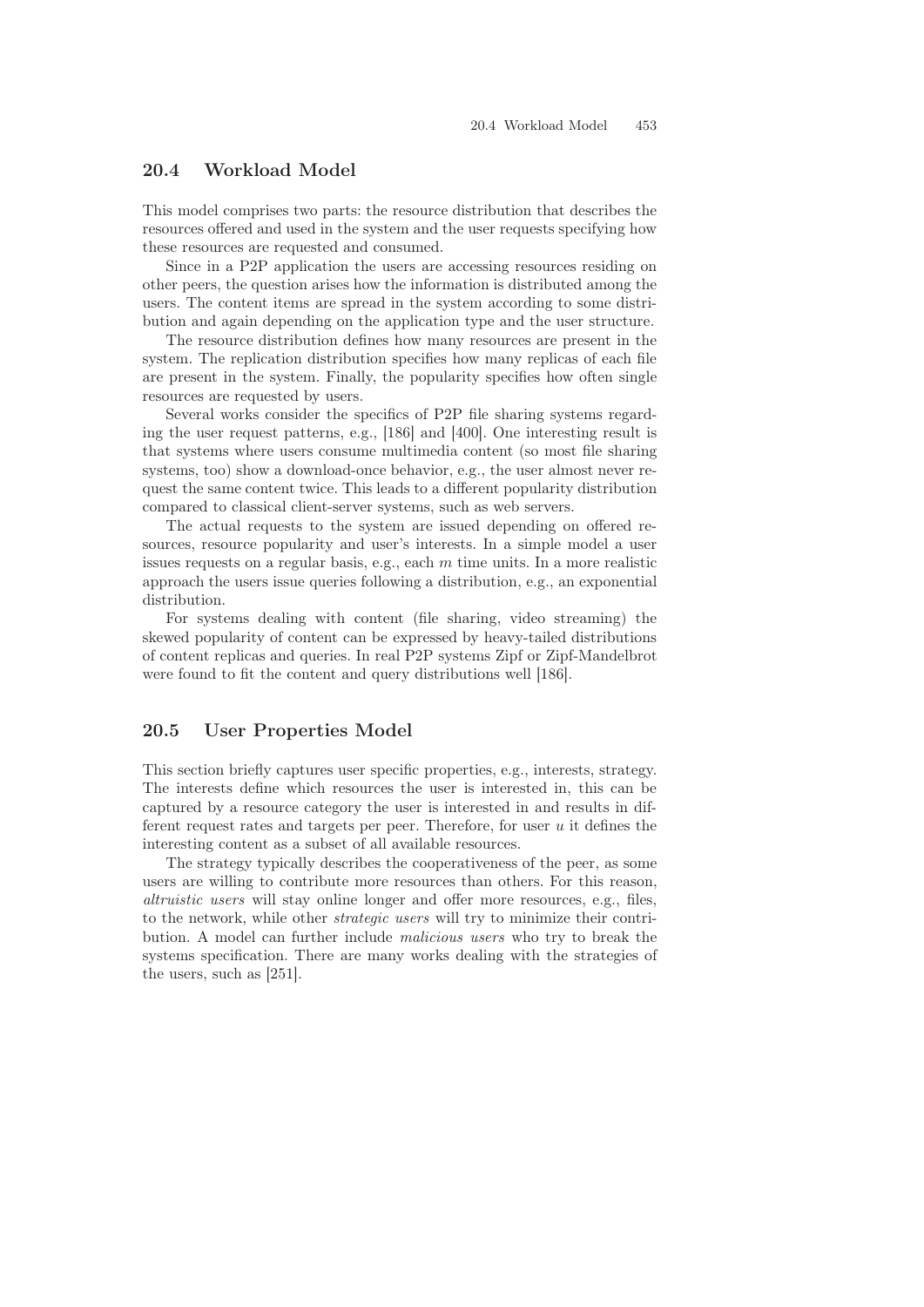User properties are very specific to the used application, which makes it difficult to discuss them in a general way. Nonetheless, in most cases user properties simply influence other aspects of the user's behavior, e.g., online time, resources, and requests. Thus, it is generally a good idea to model user properties on top of the churn and workload models.

# 20.6 Use Case: Kademlia

In this subsection we analyze how to model realistic user behavior for distributed hash tables in order to evaluate the performance of the Kademlia overlay routing protocol. Kademlia is probably the most popular DHT routing overlay, used in large-scale file sharing applications such as the different BitTorrent clients or the eMule client. It differs from other DHTs in two aspects: its large routing table that makes it more resilient to churn and the usage of the symmetric XOR metric, that creates a local tree view of the overlay for each peer.

As a generic DHT Kademlia has many use cases. We consider a file-sharing application in which the DHT is used to locate files offered by peers using a file ID. That results in rare lookup and store requests because users only use the DHT while searching for file sources but not within the actual file transfer. For example, in eMule KAD [447], a variant of Kademlia protocol is used.

In the BitTorrent  $[103]$  derivative Azureus<sup>1</sup>, Kademlia is used as a decentralized alternative to a centralized tracker. Here the peers can obtain the addresses of other peers downloading the same file and publish their own addresses.



Fig. 20.3: User activities in a DHT. The events that cause the change the current activities are differentiated by the responsible component.

The general activity diagram of a Kademlia user is shown in Figure 20.3. At peer's arrival the Kademlia join procedure takes place. In the two following

 $^{\rm 1}$ www.azureus.com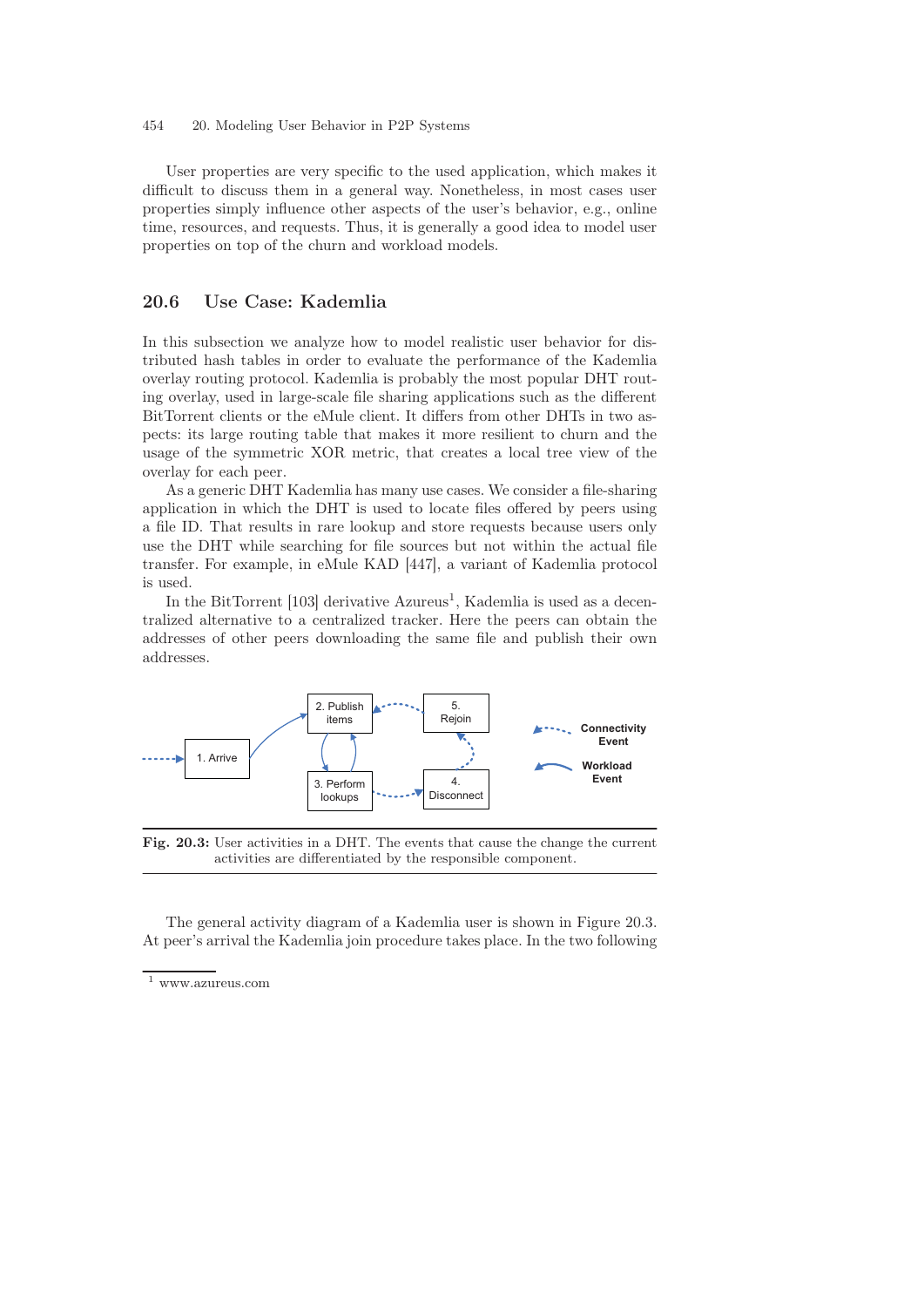| Component              | Model                                                |  |
|------------------------|------------------------------------------------------|--|
| resources model        | Zipf distributed popularity                          |  |
| request model          | Zipf distributed popularity                          |  |
| lifetime model         | constant arrival intervals                           |  |
|                        | exponential arrival intervals                        |  |
| session model          | exponentially distributed sessions and intersessions |  |
|                        | Weibull distributed sessions/intersessions based     |  |
|                        | Global (Poisson) leave rate with peer replacement    |  |
|                        | no churn (for comparison)                            |  |
| departure rate         | no permanent departure                               |  |
| user type model        | simple user model                                    |  |
| lookup rate (per peer) | 1 lookup each 10 minutes                             |  |

#### Table 20.1: Kademlia modeling parameters

phases, lookups and store operations are executed. Here especially the lookup rate and distribution are timed by the applied workload.

The arrival, leave and join events are timed by the churn component. If a peer goes offline then it cancels all running queries. Upon a peer's return to the system the workload component takes over the control of the peer and issues new publish and lookup operations. It further specifies the objects (representing any kind of resources to be published and looked up) available in the system together with their popularity and replication.

The following most useful characteristics for modeling user behavior in DHTs:

- Peer arrival rate: this one is important from two points of view: the initial creation of the network and the avoidance of event synchronization across peers. The latter might happen because of periodic maintenance operations running in the background (see Section 20.3.1) .
- Join and leave events: Performance of a DHT depends on the quality of the routing tables. Stale contacts in the table might cause expensive lookup timeouts and even the lookup success rate can degrade.
- Lookup/store activity: Bulk requests can overload peers responsible for popular content. Furthermore, Kademlia tries to minimize the maintenance overhead by refreshing routing tables during regular lookup operations. If there are no user requests over certain time intervals, active probing is done that increases maintenance overhead.
- Resources distribution, replication and popularity: Different popularity of content will distribute the load in the system unevenly. Also, resources with a low replication factor might become unavailable under churn and result in failed lookups.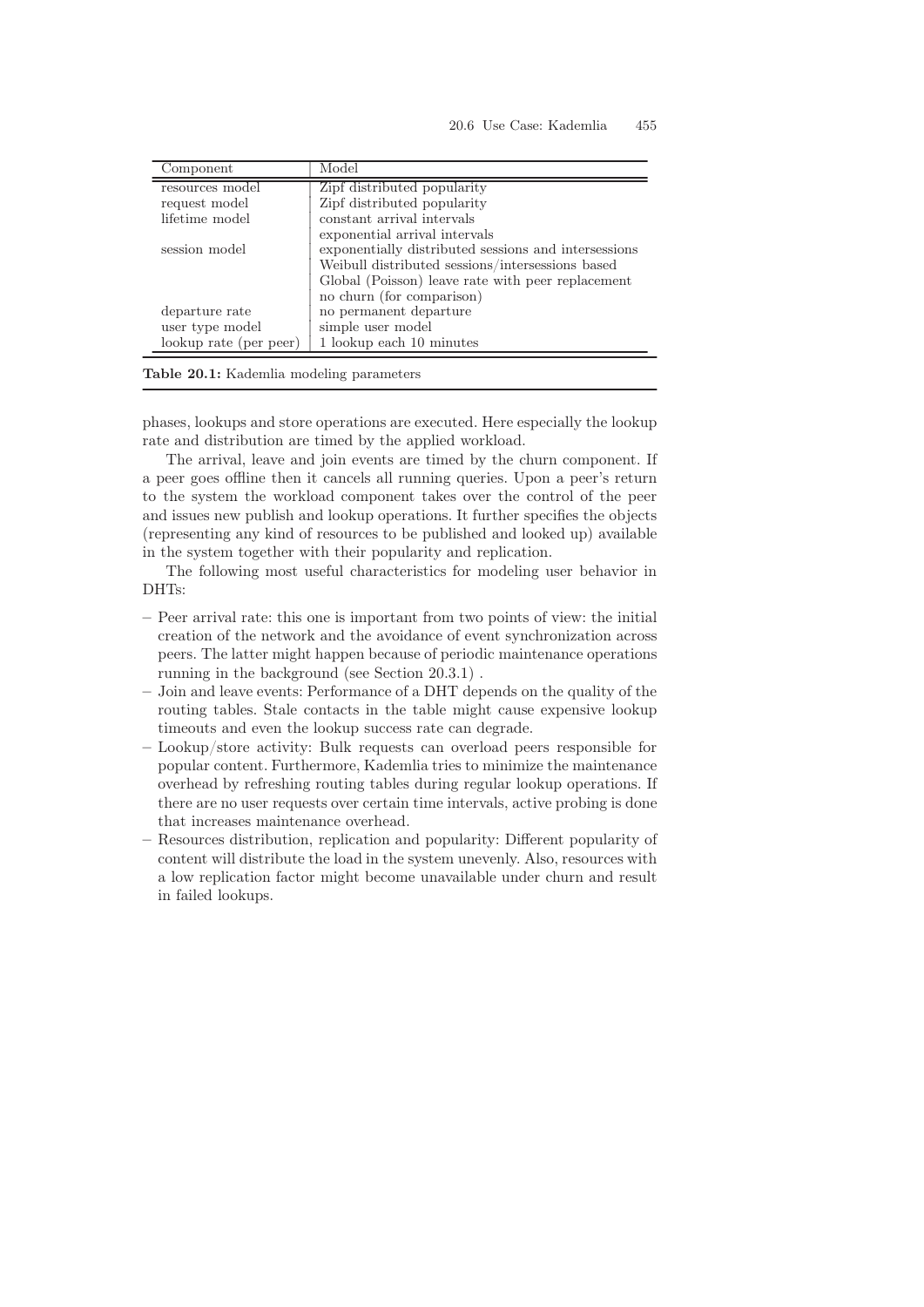## 20.7 Evaluation

In this section we analyze the impact of user behavior on the performance of the Kademlia protocol. Table 20.1 lists the different components of user behavior under consideration. We focus on the impact of churn being the main issue for the performance of search overlays. In detail, we compare the impact of varying churn setups: different churn models as introduced in Section 20.3 and the impact of single parameters: network size, session and intersession durations.

### 20.7.1 Methodology

Our simulation platform for the experiments is the discrete event-based simulator PeerfactSim.KOM2. The simulator offers a generic framework for different overlays and network models. We use the implementation of the Kademlia routing protocol with the basic setup as shown in Table 20.2.

| Parameter          | Value          | Description                         |
|--------------------|----------------|-------------------------------------|
| $ID$ -Length       | 80             | length of Kademlia id space         |
| b                  | $\overline{2}$ | order of the routing tree           |
| k                  | 10             | number of contacts per bucket       |
| refresh-interval   | 1 hour         | routing table refresh interval      |
| $\alpha$           | 3              | number of concurrent messages       |
| republish-interval | hour           | how often the items are republished |

Table 20.2: Kademlia setup

In order to estimate the impact of user behavior on overlay routing the following metrics are used:

- Routing table quality measured as the ratio of fresh contacts, i.e., contacts that are online at the given time. This metric is measured globally for all peers in periodic intervals of 5 minutes.
- Success rate determines the ratio of lookups being able to find the desired objects. The success rate is aggregated over intervals of 5 minutes. A lookup can fail either if the object is not available at online peers or the peers holding the object are not found by the routing protocol due to the inconsistency of routing tables.
- Dropped messages per peer reflects the impact of stale (offline) contacts in the routing tables. Overlay messages in Kademlia are sent via UDP and, hence, get dropped if the destination peer is offline.

<sup>2</sup> www.peerfactsim.org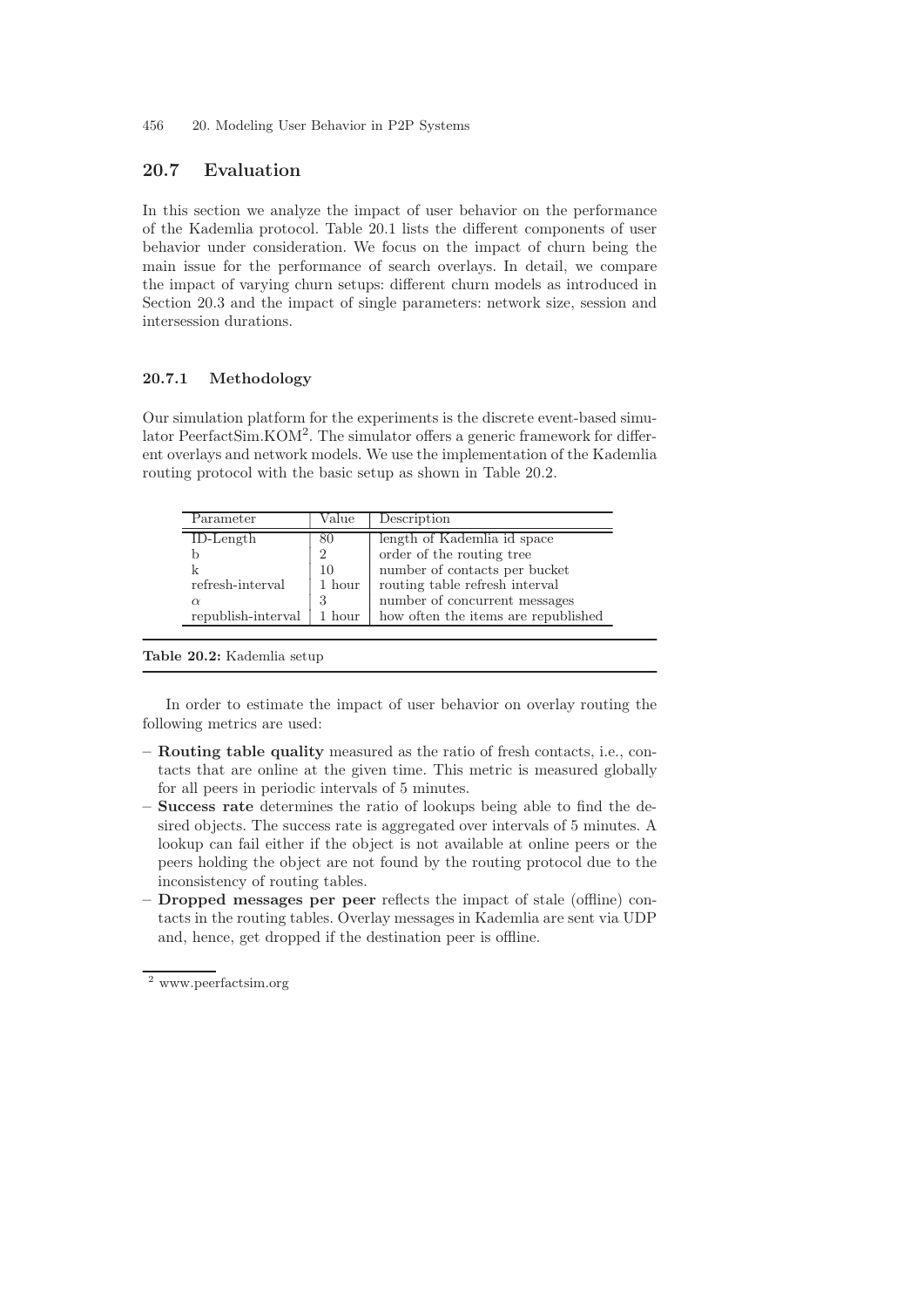

Fig. 20.4: Impact of churn model on performance.

#### 20.7.2 Setup 1: Fixed Network Size, Variable Session Models

At first we evaluate the impact of the session model used on the system performance. The following models are considered:

- Exponentially distributed session and intersession durations (see Section 20.3.2). Both the session and intersession rates are set to 0.05 events per minute (accordingly the means are 20 minutes each).
- Weibull distributed session and intersession durations (following the measurements of Steiner et al. in [441]). The Weibull distribution parameters scale and shape are set to 169.5385 and 0.61511 for session durations. The parameters for the intersession durations are set to 413.6765 and 0.47648 respectively.
- Global leave rate with peer replacement (see Section 20.3.2). Here the rate of leave events is set to 10 events per minute and the target network size to 800 peers.
- No churn for comparison. Here all peers are online once they arrived in the system.

The network sizes of each model during the simulation run are shown in Figure 20.4(a). As we can see here, depending on the distribution size the actual number of online peers is different. Most of them are similar, ranging between 800 and 1000 peers once the network is built up. Only the exponential churn model has different network sizes. For the exponential model with short session durations (both session and intersession means are set to 20 minutes) the network size oscillates around the expected mean of  $\frac{N \cdot mean_s}{mean_s + mean_i} = \frac{1000 \cdot 20}{20 + 20} = 500$  peers.

For the model with a global leave rate the network size reaches the target size of 800 peers after 200 minutes. Here 100 minutes are required for all 1000 peers to arrive at the system and 100 more minutes to reach the desired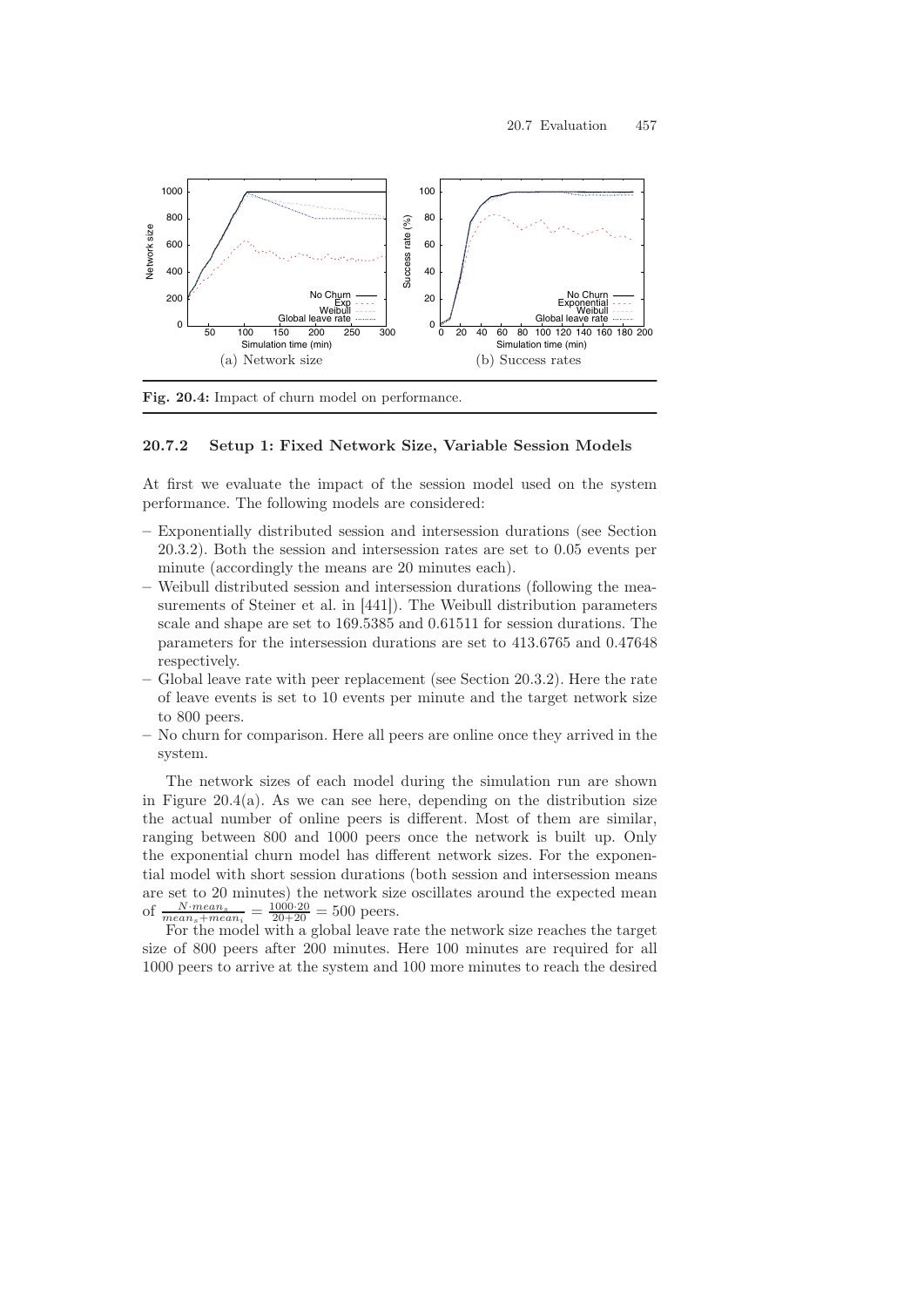

**Fig. 20.5:** Impact of varying intersession durations (is  $= \{5, 30, 60, 120\}$  minutes) with the fixed session duration  $(s = 30 \text{ minutes}).$ 

network size of 800 peers. Later the network size stays unchanged, because each leaving peer is immediately replaced by an offline peer.

Figure 20.4(b) presents the impact of the churn model used on the success rate. For most of the models no significant difference is visible except the exponential session model, where the success rate degrades dramatically. The explanation is that because of the high churn rate, some objects become unavailable and therefore the lookups for these objects fail. We conclude that the impact of the network size is more relevant than the actual model being used.

### 20.7.3 Setup 2: Fixed Session Duration, Variable Intersession Duration

In order to evaluate the impact of intersession duration times on the overlay performance we fix the model to the exponential session model and vary the intersession durations. Four different values are used: 5, 30, 60, and 120 minutes. Figure 20.5(a) shows the network sizes for each of them. We can see that after the arrival process is finished the system reaches the expected size and the curve oscillates slightly. The quality of routing tables (shown in Figure 20.5(b)) reflects the network size. For example, the network size of 500 peers out of 1000 available (curve s=30, is=30) results in the fresh contact ratio of roughly 50%.

### 20.7.4 Setup 3: Fixed Network Size, Variable Event Rate

Furthermore, we analyzed the impact of varying online and offline event rates for the constant connectivity factor. Because the equation for connectivity  $c = \frac{mean_s}{mean_s + mean_{is}}$  applies we obtain  $mean_s = \frac{mean_{is}}{1-c}$ . We fix the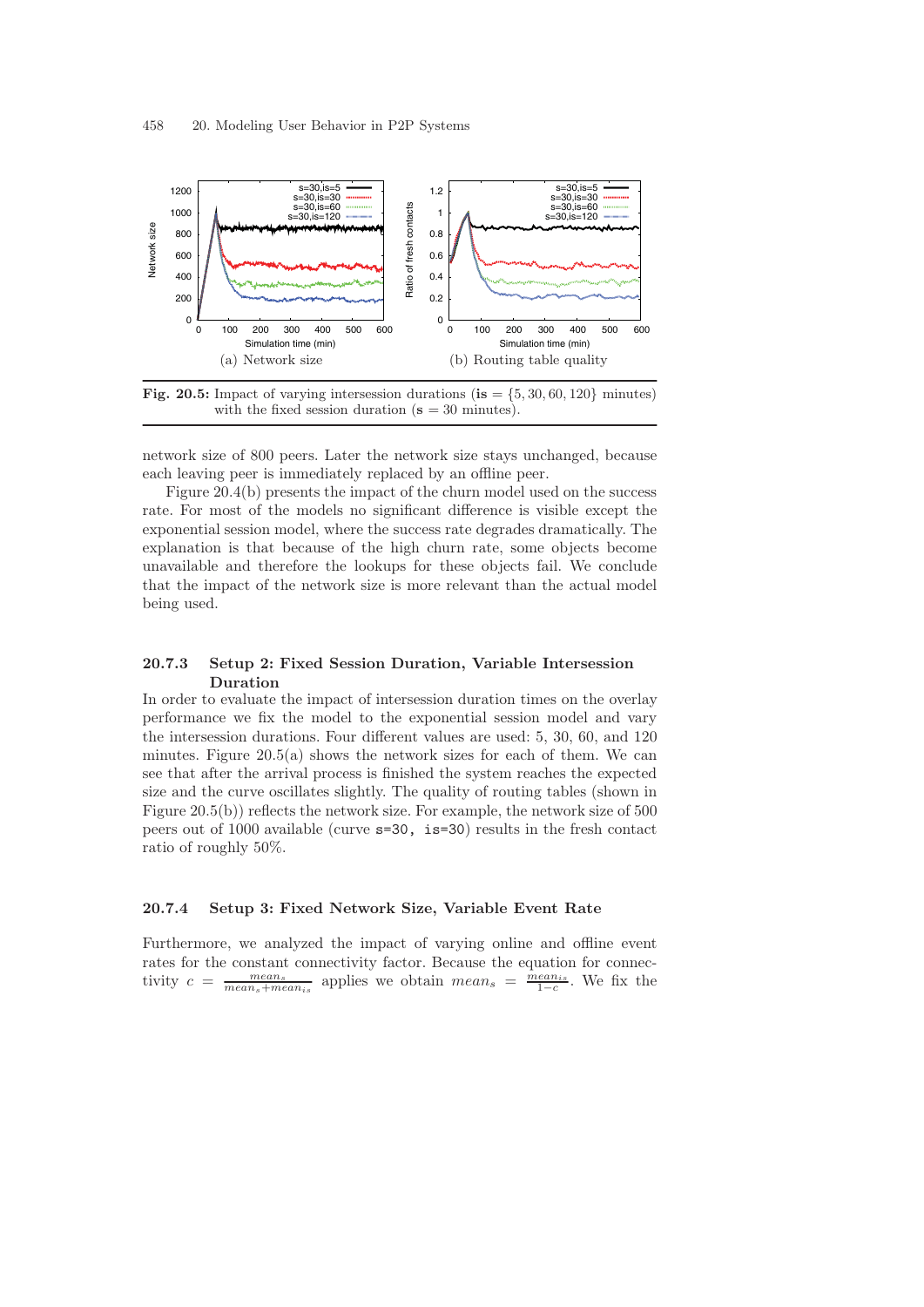

Fig. 20.6: Impact of varying intersession (is) and session duration (s) with the fixed network size of 500 peers.

connectivity factor to 0.5 and therefore obtain equal durations for the session and intersession intervals.

The experiments conducted have expected interval durations of 10, 30, 60, and 120 minutes for both sessions and intersessions. Hence, the expected network size is  $0.5 \cdot 1000 = 500$  peers.

As shown in Figure 20.6(a) the network sizes are very similar. Similarly, the quality of routing tables is around  $50\%$ . (see Figure 20.6(b)). However, the success rate is very differently as shown in Figure  $20.6(c)$ . It drops significantly if the intersession durations are cut to 10 minutes. Here the global leave rate is  $500 \cdot \frac{1}{5} = 100$  events per minute and reduces the success rate from 80 to 60%. We further observe that session times of 10 minutes result in an unstable success rate.

Additionally, 20.6(d) presents the distribution of dropped messages in the network per peer for the two extreme setups. We observe that this metric also suffer under high churn rates.

The direct implication of these results is that the replication rate has to be adjusted to the churn rate in order to assure successful lookups. In a real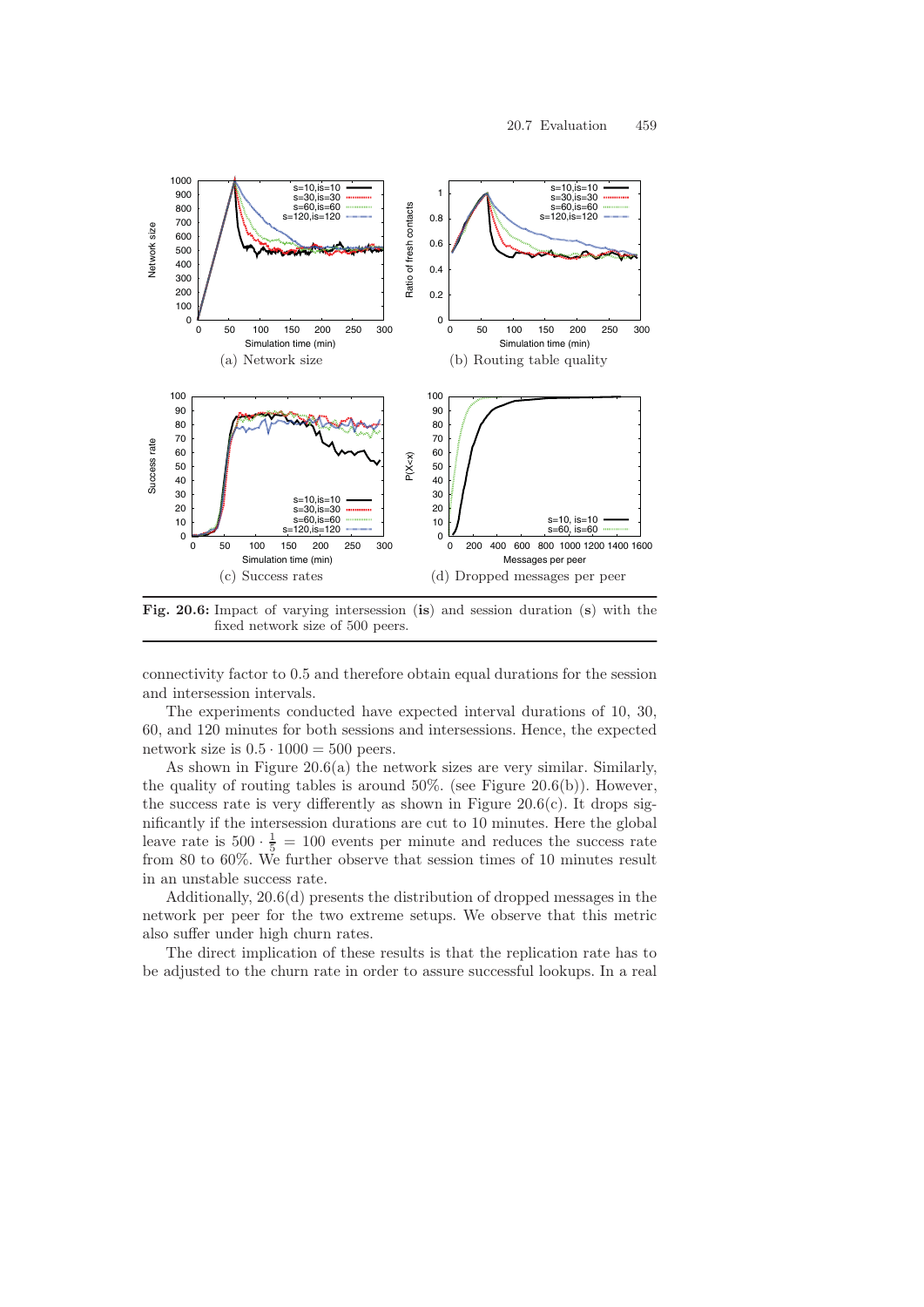system where, the churn cannot be easily known in advance the replication mechanism has to be adaptive. For example, in Kademlia an adaptive replication factor  $k$  can result in a high recall rate without too much overhead.

### 20.7.5 Setup 4: Variable Arrival Processes

We further analyzed the impact of different peer arrival rates on Kademlia but found them having a negligible effect on the system performance. The alternatives compared were the deterministic and the stochastic processes as described in Section 20.3.1. Due to the lack of space the graphs are not shown.

Even if during the arrival process a part of objects is unavailable, once their holders arrive, the routing tables get repaired quickly. Hence, in the steady state we measured almost the same success rates despite the arrival process applied. Especially, we found no difference between a Poisson process and peer arrivals with the constant inter-arrival interval. However, this effect, even if not relevant for Kademlia, is expected to have higher impact on systems such as BitTorrent [103].

### 20.8 Further Reading

A substantial number of work exists on modeling of user behavior for single P2P overlays, such as Gnutella and DHTs. Herrera et al. proposed a groupbased model [203] to model churn in a P2P system, where peers are divided into three groups, benefactors, peers and peepers, showing different characteristics regarding their session and intersession lengths. The modeling is based on the connectivity factor, that specifies the fraction of all available peers being online at any given point of time. This value is probabilistic, because the session and intersession times of peers are probabilistic and therefore fluctuate around the desired network size defined by the connectivity factor. This connectivity factor is computed by  $C_f = \frac{OS}{OS+IS}$  where OS is the average session length and  $IS$  is the average intersession length.

The performance of different Distributed Hash Tables (DHTs) under churn was analyzed by Rhea et al. [388]. Here additionally to the churn the arrival process, i.e., with which rate and distribution the peers connect to the system is considered. This model is suitable especially for search overlays and we use it for comparison. The interesting property of the churn model applied, is that it allows a stable size of the network, i.e., the number of peers being online is constant during the simulation time. This is achieved by replacing each peer going offline by another peer connecting to the network immediately. This is different to pure probabilistic models and allows more control of the simulation parameters.